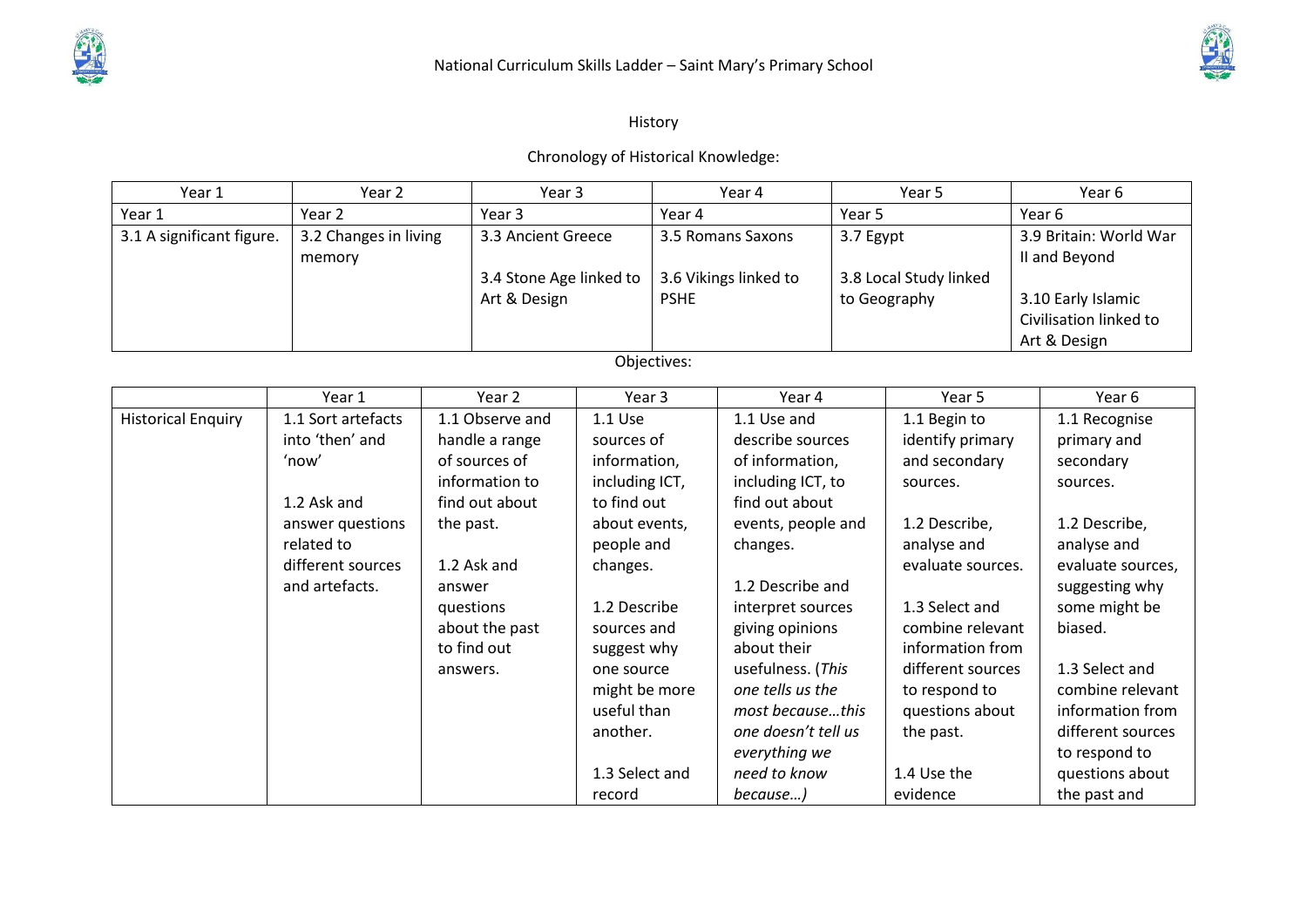



|                   |                    |                  | information      |                        | collected to build | pose own           |
|-------------------|--------------------|------------------|------------------|------------------------|--------------------|--------------------|
|                   |                    |                  | relevant to the  | 1.3 Select and record  | up a picture of    | questions.         |
|                   |                    |                  | study, using e-  | information relevant   | life in the time   |                    |
|                   |                    |                  | learning for     | to the study, using e- | studied.           | 1.4 Use the        |
|                   |                    |                  | research.        | learning for research. |                    | evidence           |
|                   |                    |                  |                  |                        | 1.5 Describe,      | collected to build |
|                   |                    |                  | 1.4 Ask          |                        | analyse and        | up a picture of    |
|                   |                    |                  | questions about  | 1.4 Ask questions      | evaluate events    | life in the time   |
|                   |                    |                  | the past and use | about the past         | in the past for    | studied (noting    |
|                   |                    |                  | different        | and choose             | causes,            | any omissions)     |
|                   |                    |                  | sources to       | relevant sources       | significance and   |                    |
|                   |                    |                  | answer them.     | to answer them.        | similarities /     | 1.5 Describe,      |
|                   |                    |                  |                  |                        | differences to     | analyse and        |
|                   |                    |                  |                  |                        | now or other       | evaluate events    |
|                   |                    |                  |                  |                        | areas of study     | in the past for    |
|                   |                    |                  |                  |                        |                    | causes,            |
|                   |                    |                  |                  |                        |                    | significance and   |
|                   |                    |                  |                  |                        |                    | similarities /     |
|                   |                    |                  |                  |                        |                    | differences to     |
|                   |                    |                  |                  |                        |                    | now or other       |
|                   |                    |                  |                  |                        |                    | areas of study     |
| Chronology Skills | 2.1 Sequence       | 2.1 Sequence     | 2.1 Sequence     | 2.1 Place events,      | 2.1 Place current  | 2.1 Place          |
|                   | events and         | events,          | several events   | people and             | study on a         | current study      |
|                   | artefacts into a   | photographs      | or artefacts     | changes into           | timeline in        | on a timeline in   |
|                   | chronological      | and artefacts    | into periods of  | correct periods of     | relation to other  | relation to        |
|                   | order.             | into             | time.            | time on a timeline.    | studies, to        | other studies,     |
|                   |                    | chronological    |                  |                        | sequence up to     | to sequence up     |
|                   | 2.2Use common      | order, within    | 2.2 Use dates    | 2.2 Use terms          | 10 events.         | to 10 events.      |
|                   | words and          | time boundaries  | and              | related to the         |                    |                    |
|                   | phrases related to | and different    | vocabulary       | period and begin       | 2.2 Use dates      | 2.2 Use dates      |
|                   | the passing of     | periods of time. | related to the   | to date events.        | and vocabulary     | and vocabulary     |
|                   | time, for example  |                  | passing of       |                        | related to the     | related to the     |
|                   | before, after,     | 2.2 Use common   | time to place    |                        | passing of time,   | passing of time,   |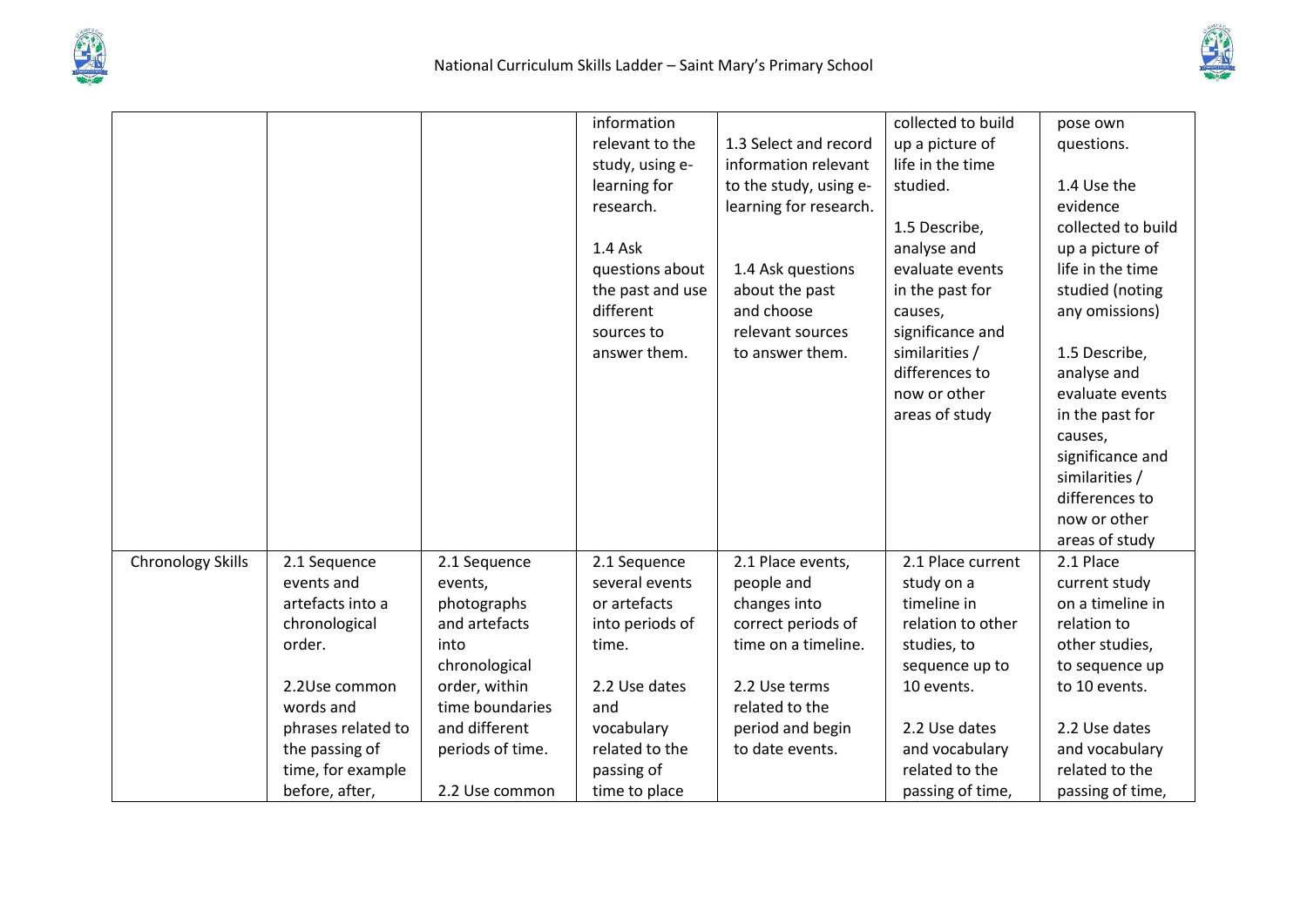



|                  | past, present,     | words and          | the time         |                      | such as modern,     | such as           |
|------------------|--------------------|--------------------|------------------|----------------------|---------------------|-------------------|
|                  | then, now.         | phrases related    | studied onto a   |                      | ancient, BC,        | modern,           |
|                  |                    | to the passing of  | timeline.        |                      | century, decade.    | ancient, BC,      |
|                  |                    | time, for          |                  |                      |                     | century,          |
|                  |                    | example before,    |                  |                      | 2.3 Make            | decade.           |
|                  |                    | after, past,       |                  |                      | comparisons         |                   |
|                  |                    | present, then,     |                  |                      | between different   | 2.3 Make          |
|                  |                    | now.               |                  |                      | times.              | comparisons       |
|                  |                    |                    |                  |                      |                     | between           |
|                  |                    |                    |                  |                      |                     | different times.  |
| Interpreting and | 4.1 Identify       | 4.1 Identify       | 4.1 Describe     | 4.1 Describe the     | 4.1 Identify and    | 4.1 Describe and  |
| Communicating    | different ways in  | different ways in  | similarities and | results of an        | describe reasons    | analyse past      |
| History          | which the past is  | which the past is  | differences      | historical change    | for and results of  | societies and     |
|                  | represented.       | represented.       | between periods  | event, saying what   | historical events,  | periods, and make |
|                  | (Stories, photos,  | (Stories, photos,  | of time.         | happened as a        | situations and      | links between     |
|                  | pictures,          | pictures,          |                  | result of it.        | changes within      | them.             |
|                  | information        | information        |                  |                      | and across          |                   |
|                  | books.)            | books.)            | 4.2 Describe     | 4.2 Describe what    | different periods.  |                   |
|                  |                    |                    | what motivated   | motivated people in  |                     | 4.2 Describe and  |
|                  | 4.2 Compare        | 4.2 Compare        | people in the    | the past to make     | 4.2 Describe and    | Explain the       |
|                  | photographs of     | photographs of     | past to make     | change happen (eg:   | explain the         | causes of an      |
|                  | people or events   | people or events   | change happen    | To invade a land, to | results of an       | historical event, |
|                  | in the past, to    | in the past, to    | (eg: To find new | invent something, to | historical change   | showing           |
|                  | identify           | identify           | settlements, to  | build a city)        | or event.           | understanding of  |
|                  | differences in the | differences in the | invade a new     |                      |                     | where more than   |
|                  | ways of life.      | ways of life.      | land etc)        | 4.4 Describe and     | 4.4 Describe and    | one cause might   |
|                  |                    |                    |                  | different ways in    | analyse different   | have contributed  |
|                  |                    |                    | 4.3 Describe     | which the past is    | ways in which the   | to it.            |
|                  |                    |                    | the reasons for  | represented and      | past is represented |                   |
|                  |                    |                    | and results of   | interpreted.         | and interpreted.    | 4.3 Explain the   |
|                  |                    |                    | significant      |                      |                     | consequences of   |
|                  |                    |                    | events and       |                      |                     | an historical     |
|                  |                    |                    | changes.         |                      |                     | change of event   |